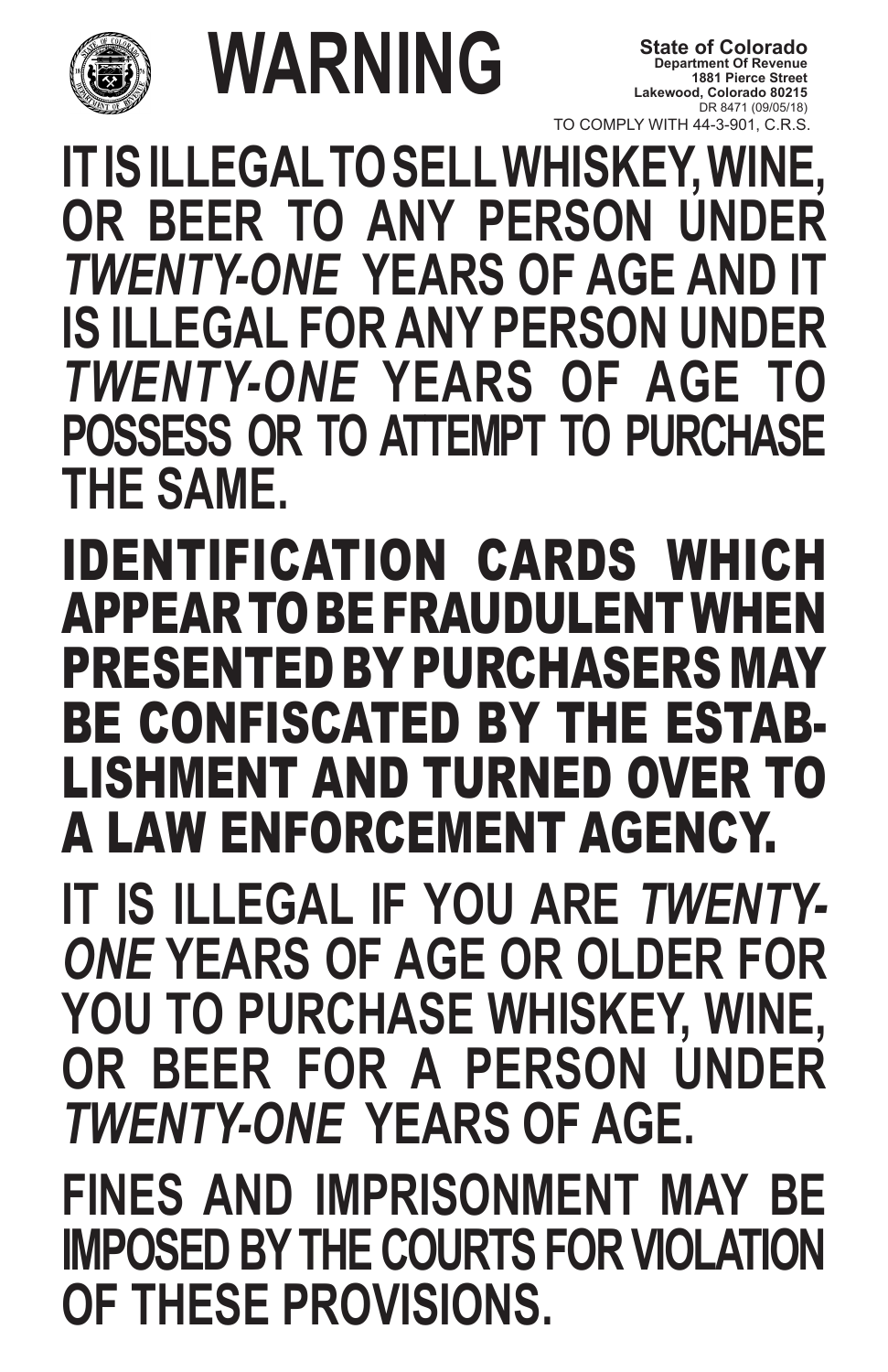

## **PRINTING MINOR WARNING SIGNS INSTRUCTIONS**

According to Statute 44-3-901(6)(h) C.R.S., it is unlawful to fail to display at all times in a prominent place a printed card with a minimum height of fourteen inches and a width of eleven inches with each letter to be a minimum of one-half inch in height, which shall read as follows:

## **WARNING**

**IT IS ILLEGAL TO SELL WHISKEY, WINE, OR BEER TO ANY PERSON UNDER TWENTYONE YEARS OF AGE, AND IT IS ILLEGAL FOR ANY PERSON UNDER TWENTY-ONE YEARS OF AGE TO POSSESS OR TO ATTEMPT TO PURCHASE THE SAME.** 

**IDENTIFICATION CARDS WHICH APPEAR TO BE FRAUDULENT WHEN PRESENTED BY PURCHASERS MAY BE CONFISCATED BY THE ESTABLISHMENT AND TURNED OVER TO A LAW ENFORCEMENT AGENCY.** 

**IT IS ILLEGAL IF YOU ARE TWENTY-ONE YEARS OF AGE OR OLDER FOR YOU TO PURCHASE WHISKEY, WINE, OR BEER FOR A PERSON UNDER TWENTY-ONE YEARS OF AGE.** 

**FINES AND IMPRISONMENT MAY BE IMPOSED BY THE COURTS FOR VIOLATION OF THESE PROVISIONS.**

Please follow these instructions to print and assemble the suspension signs in respect to the above stated regulation.

- 1. Download the Minor Warning Sign.pdf document attached the email received from LED's representative.
- 2. Open the Minor Warning Sign.pdf with Adobe.



3. Click the Print button/icon;